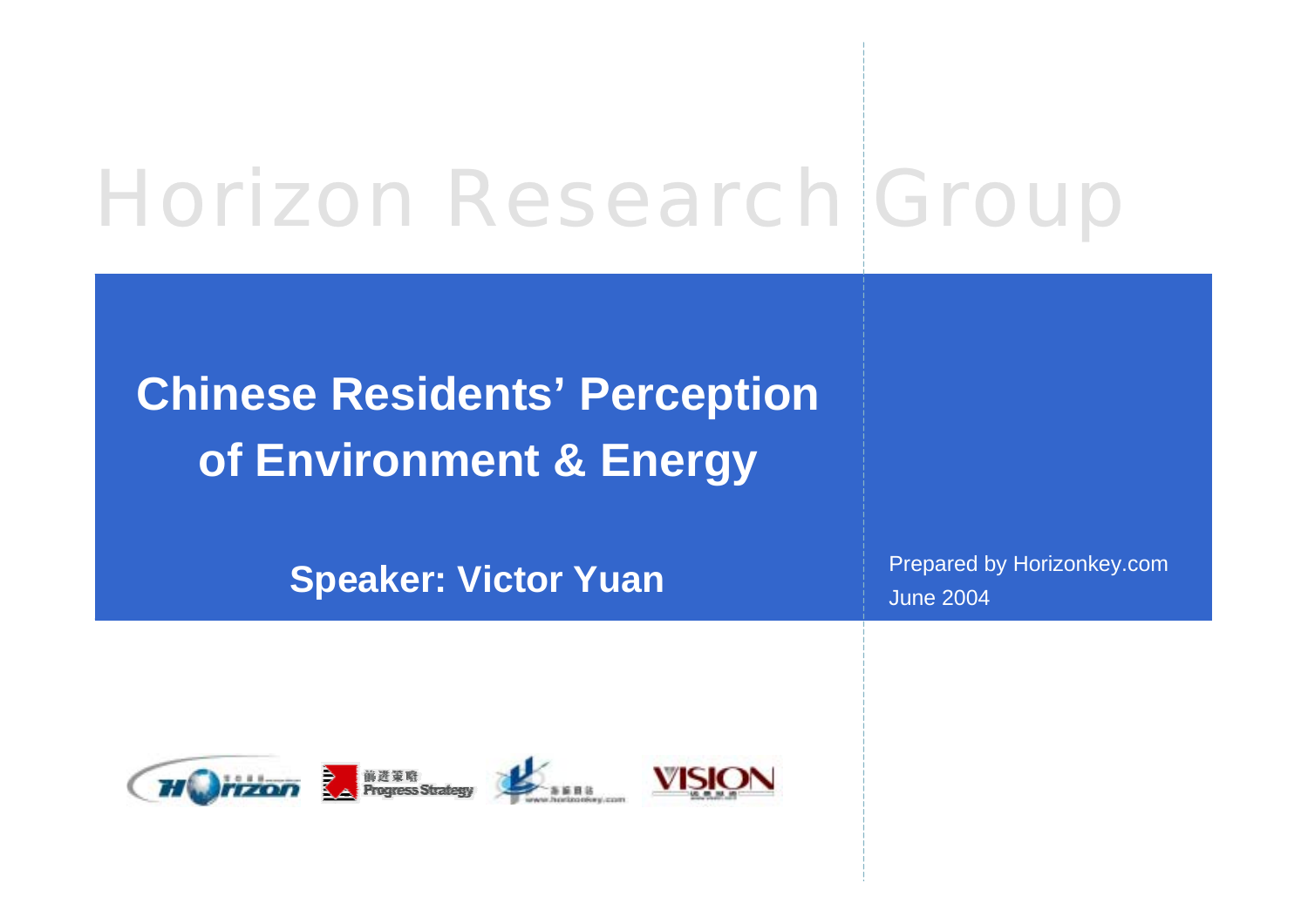# **Energy, becomes a burning point in China**



21世纪产经  $(9 - 12)$ 

**NUDRL-PX 2003.11.27 9** 2109141053840140

### 西气东输源头嬗变 地方与两石油巨头的三方博弈

LIKE BUILDING

国家在作产业布局时,应该如何取得资源产地和市

场所在地之间的平衡,兼顾资源地的发展,以实现资源

利用的最大化,并谋求东西部产业同步协调发展,这恐

 $-199$ 

 $-$  20  $\%$ 

国際工夫家小石化!

怕不仅仅是新疆阿克苏的困惑。

#### 李穆字章 李 傅 理论案

西气中输的工业用户受国于价格还还出不<br>单录和,它的顺头却已为宝贵的由气资源斗

※。<br>京石油、京石化和新疆各省(高尾木的毎一道)

■ 第5期間 古日小村、神像日中に、原

FIES 20 - 21 M-Fr /6-5310-71-20

WINDOWS A LONGISLAND CONTRACTOR に在104第5第7次現、今中央右連修正式の実了新疆。<br>\*\*\*年間本直田奈城町2000年,近10年前約 

30.16 忆光的阿克苏大化是项目正式在市车民盘<br>基、波拉里国语或货户用。平布特赖克国家人可实施<br>现 2013年7月光中米加利用国家人可实施的国家人可实施<br>- 超速度,150 万吨米喷着运送后可产品各种型可的汽车。<br>- 库福·惠德法国语或流量可能是有种型可的汽车。<br>- 库福·惠德发展提通超程表言,是重要的一点就 黄岩化产业。已经成为阿克苏经济发展的一个重<br>要出路,"刘乾齐说,近于年时间,阿克苏地区相胜 **开始与时期文化开信和控制中,所需来的一种** 2002年5月,中石化圆龙分公司与阿克苏达 充苏行署油区工作管理委员会(以下用维油量本)

月前,在这里的一个人的时候,我们的人们的情况,在我们的一个人的时候,我们的身体,我们的身体,我们的人在我生育中,他们的身体在我的身体,在我们的女生的人们的生活,我们的人们的人们的人们的人们的人们的人 制了包括化肥项时,年产1万吨二<br>甲制项目,早期至白,建化天然气<br>阿克苏植作天然气气化工程,60万

業主任兼办公室本年,同时も是阿克赤地区石化<br>局日第9小街市立全主任。<br>カ地カ田原之9位元。<br>19世カ田原で加工。1980年まのアッサエル TO 550 U.S. 90亿元。<br>"我们的目标就是把阿克芬拉区最大的油气 **空運建業開発** 为能力的原型单位元。<br>中国化学的成功,以例是容易有关的一个社会的<br>产业的希望——与其比石油被拉到达射火年益广告<br>表加工、大地气积渣利率。为什么不可以被运加工<br>电厂、大地气积渣利率。为什么不可以被运加工 

2001年初,到此升与行著一官召和社主公中

始回式作人  $\circ$ 本相继水京记者 车頭風 日本科技产业大臣中川昭一6月22日 下午在会见记者时表示,将于25日两座上传 22年10月10日12月17日第一次, 黄金溪上溪空 まけを日本施設に会せ - 第1 本語を異性注文内

ET MAINBOARD -

 $1.888$ 

将发生

45.54

AIR.

10 四年上海气中持杏、金属黄青也能到来有什 理念装<br>巴格島<br>可能方 人体地和船只在云事每上抽气的开发工作" 拒绝中国联合开发建议 6月22日中国外长事编屋左南岛段日本

外相川口眼千辛行会采时,建议所采肉同开<br>发出上天热气,热而川口要求中国疫肿\*事项 Efrie<br>Res 法气田"等中国在东南部城市属控涉区内开<br>发的一系列海底油气回的高体位置, 展示深 度以及其他试验开采数据等有关的详细等<br>利,并到行一起,表示组心中提升能"按单"了 12.59 (4.10) 坏节素<br>普: 超1<br>定: 而且化<br>中石化 日本的海岸市原村县 日本负责能源收集的经济产业大型中 3回2→ 808 日本開内証収表 → 最引対立面

的漫画不感兴趣,在这方面,我们不有信息 取事人士法力,一段时间以来,日本国家 国政府不承认的"日中中间线"是线开采石油 大峰杉市中国东海采气事体、西至此、日本在<br>此同题上的立场如乎更稳振荡、日本政府开 气温油中污泥。

#### 6月16日 日本持護資産金提供了び取り 海洋校益报告书》,建议政府设置以首相为首 的过去式和过去分词 每日 小时间 法行为法庭 电路 **济济通便护政策;华导在东南海域"G中中国** 627 日本一般国家外交通口拆存为工具的房 法选择的指挥的调查: 按手民间企业在这 モワハンナロスに、月光配えた出版社を開 经济区的"日中分界线"问题。

第二天,日本政府發正式決定後立"房井 双路和风险集会议"。

▲ 官方态度更趋張疑<br>Hanggan (samm).(Pith 国)等近世传统完善文章,要求目击政府采取

《读本新闻》的社论说,中国加强在"目中 ○河城7中国一集开采石油气是因为"日本政 数は多地考信日の同国的光系。一部分与中<br>オケ系史目的政治家也向政府集制压力。以 **VERTHEREFO, USSERES 所的危机要求,以图多上课整理并边略"。 目** 本的材料的出现和有关人十亿的地名集在中

近日、日本制然拒绝中国联合 开采东海油气的建议。这对中国 "搁置争议、共同开发"的原则构成 挑战。如何采取切实借施保护海洋 **查源和权益应尽速提上这事日程** 

这样,在各界压力下,目本政府也转变了 日本のお話コナの間ならなの間や冷却正式

に組約古産メリ9日目本松沢产业大阪中川 12 - At \$1.00 TLTC to all the blood by the U.S. of the 中国国家发展改革委员会副主任核国家正式 横山 歴史課状の関友な複参属技法区運送 有试验无采油气回的报关数据。通到了中国 当窗的产品的特。

#### 加紧争夺海洋权益

**市団長店: 世界(内)な花香園会開)会** 案件成样专为的选择,但自信两部是否是。 两面相主之间的清城不足400 南京,也来完<br>而 200 南京的规定,市相当一部分是重叠<br>的,所以存在重用要似分开这个周控济区方 2. 日本的这种扩张也故事将会使中日之间 高导校益之争等少用加,每期处理不当,将会 PERMITTED C.

\* (国际先驱导信)法律声明 本报记者及特约模模人授权本程声略:本报所刊其撰写的媒件物模供的描片,未起本报访可,不调和数,根编 | 看看销载者提取电 010-43073277 | 。

东海油气争夺:日本对华日趋强硬 **RESEARCH** 所服。<br>中国方面认为,拓稽《票合国商序改合 约30分支加权,车边运动的过程加速率(6) 合プの部大陸発上的大陸案目 所経参約中後<br>複両、夜遊内是中国大陸自然尾伸的発挙与 権内に、以内の実行事を2002年を合計する。<br>日本国連部長内中国一般企業属于中国事業権<br>約9年属植産は、西日本現保護日中寺属植業<br>区的事務会長以日中国国産が現的"中国地"

方再报。<br>方了推护和国关系, 中国用品从事开采 的油气和金都在没有争议的。日本方面也认<br>可的"日中中间所"的中国一颗。即便模拟日 大自己的地质,中国的"学家商气员"距离号 车方面听工技的"目中中间内"有一件几 ※日に 前後時の約1巻自治气日\*、新病中国 残ら有き 公開以上、中間方面に任中分期期 四日本的"图子",应有在有条位的海域认真

光河南北松开发 养而,一些日本人养寸进尺,还要求中国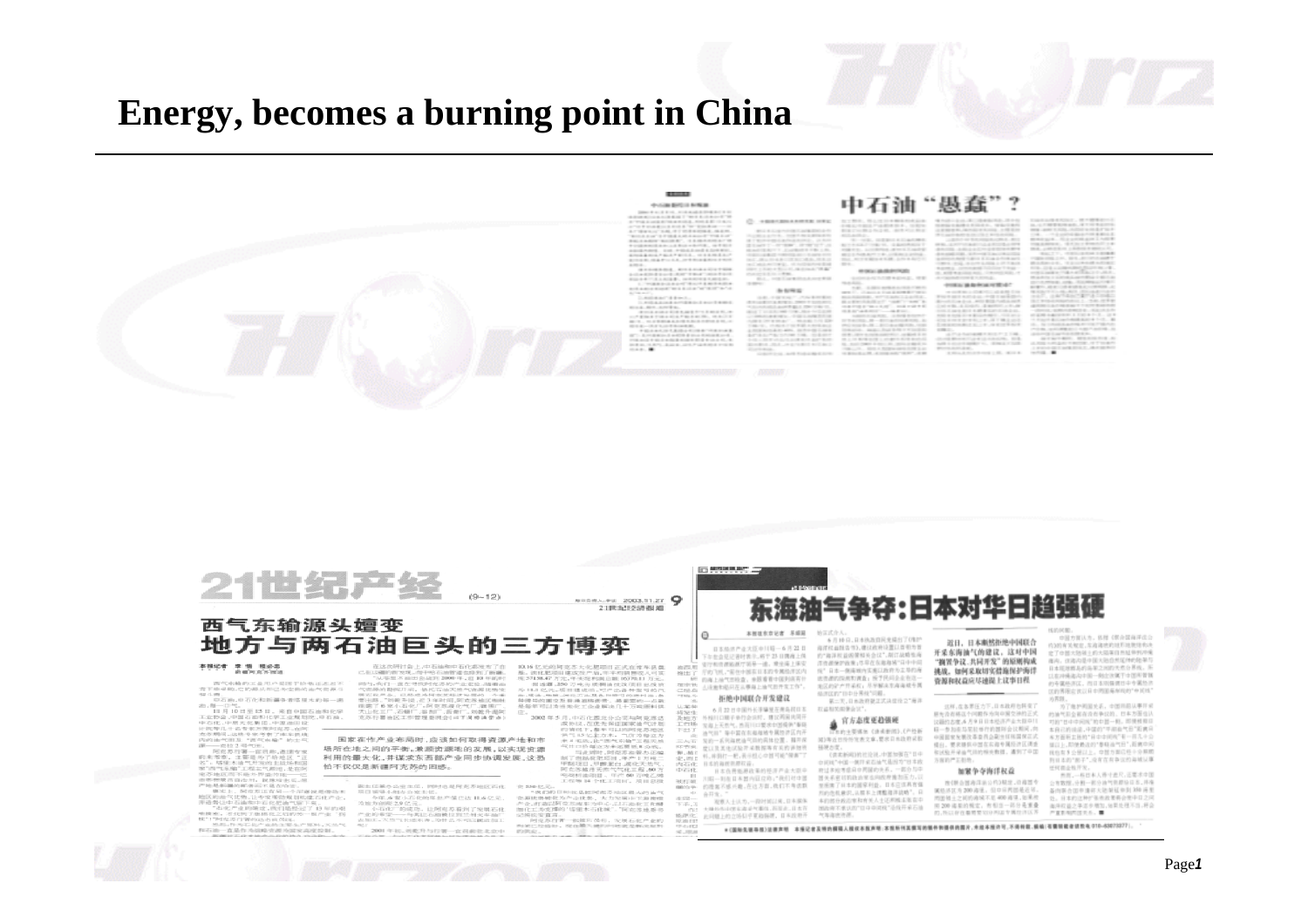# **Energy, becomes a burning point in China**

**China to Build a Large Nuclear Power Plant Each Year**



"独立担"2004年1月14日任他,中国国家发出委员通了核电气送展标划与 到2020年,中国社 电装机容量再达到 3600 万千瓦。这个相见意味着, 从 2004年起中国每年担至少比维建设两个页 万得住屯机组。这里味着中国今后 16年的年都要进一些"大亚常"。

 China's State Development & Reform Commission defined the nation's long-term planning on nuclear power: By 2020, China's installed capacity of nuclear power will hit 36 million kilowatts. That means from 2004 on the country will approve at least two nuclear power generating units of one million kilowatts each year. That means in the next 16 years China will build a nuclear power plant like Dayawan Nuclear Power Plant each year.

### 中国每年要建一个"大亚湾"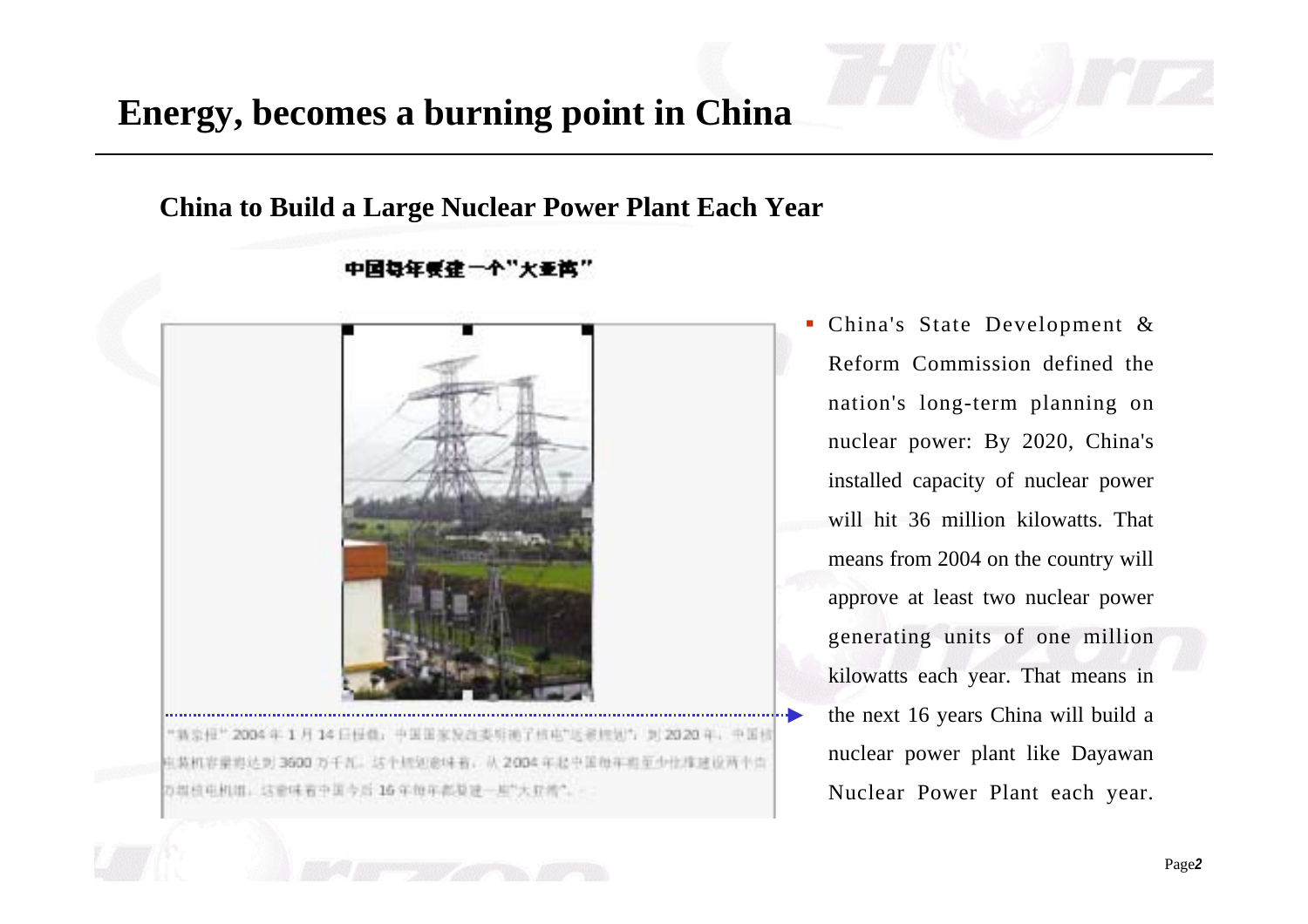# **Energy, becomes a burning point in China**

PetroChina to Undertake the West-East Gas Transmission Project Single-Handedly



**Following the withdrawal of** foreign partners - Exxon Mobil Shell and Russia Natural Gas Industry Inc., PetroChina will undertake the West-East Natural Gas Transmission Project single-handedly. The project involves a total investment of more than  $R M B 1 4 0 b i 11 i o n$ .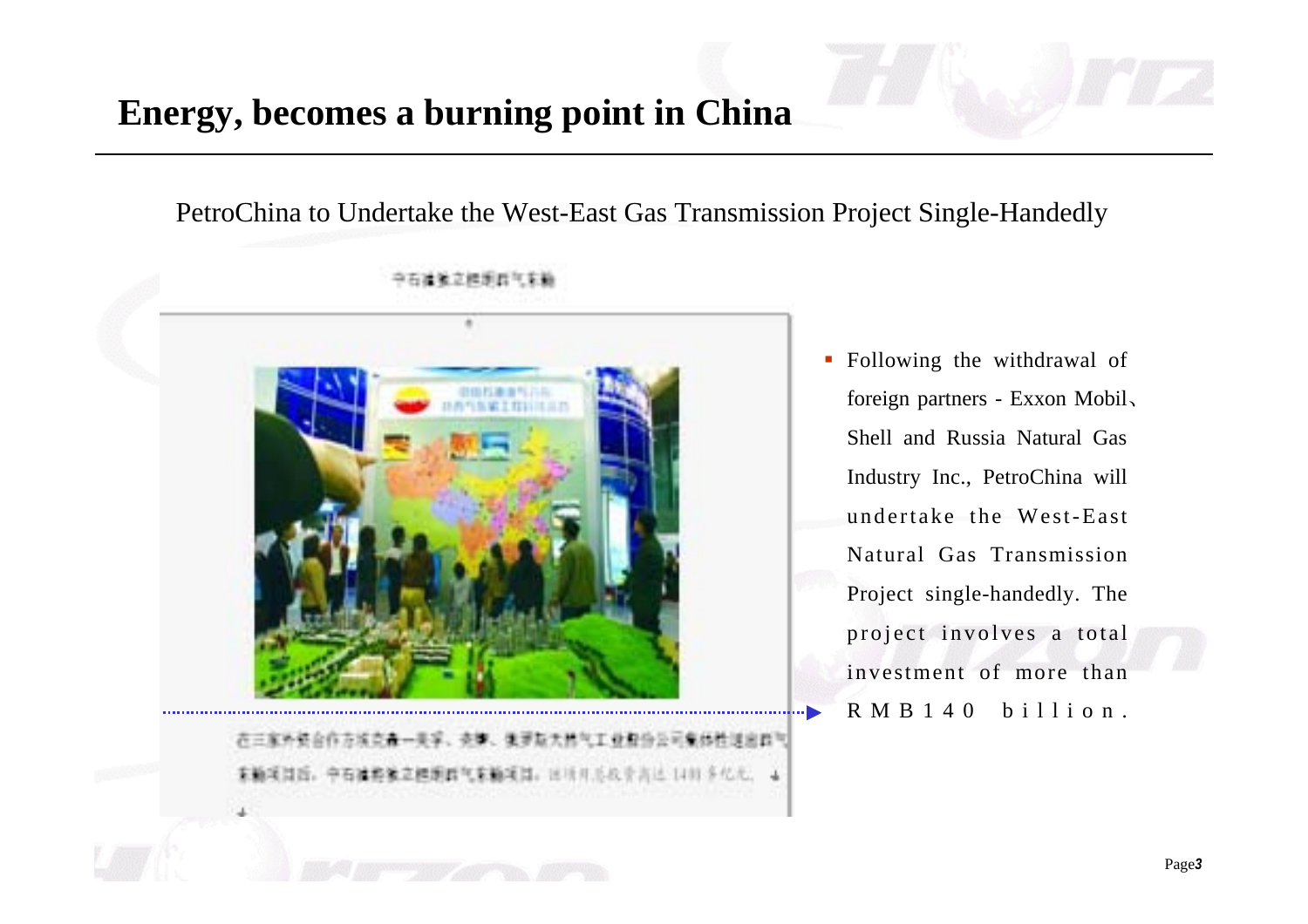# **Environment issue (and also energy issue ) ranks at top point Chinese public pay attention to**

| <b>Rank</b>    | 1999                                              | 2000                                               | 2001                                            | 2002                                            | 2003                                            |
|----------------|---------------------------------------------------|----------------------------------------------------|-------------------------------------------------|-------------------------------------------------|-------------------------------------------------|
|                | Unemployment<br>$(21.6\%)$                        | <b>Environmental</b><br><b>issue</b><br>$(49.2\%)$ | Unemployment<br>$(45.2\%)$                      | Unemployment<br>$(53.5\%)$                      | Unemployment<br>$(52.9\%)$                      |
| 2              | Corruption<br>$(14.7\%)$                          | Unemployment<br>$(43.7\%)$                         | <b>Environmental</b><br><b>issue</b><br>(41.3%) | Social security<br>(34.5%)                      | Social security<br>$(32.1\%)$                   |
| 3              | Economy<br>development<br>$(11.1\%)$              | <b>Children education</b><br>$(34.7\%)$            | Social security<br>(32.6%)                      | <b>Environmental</b><br><b>issue</b><br>(29.5%) | Housing<br>reformation<br>(31.6%)               |
| $\overline{4}$ | <b>Environmental</b><br><b>issue</b><br>$(5.6\%)$ | Social security<br>$(33.4\%)$                      | Economic<br>development<br>$(25.8\%)$           | Medicare<br>reformation<br>$(26.3\%)$           | <b>Environmental</b><br><b>issue</b><br>(24.3%) |
| 5              | Crime-control<br>$(5.4\%)$                        | Corruption<br>$(29.0\%)$                           | Housing<br>reformation<br>$(25.8\%)$            | Economy<br>reformation<br>(25.7%)               | Economy<br>development<br>(22.7%)               |
| 6              | Job<br>opportunities<br>$(3.6\%)$                 | Economy<br>development<br>$(20.2\%)$               | Corruption<br>$(15.4\%)$                        | Housing<br>reformation<br>$(23.1\%)$            | Medicare<br>reformation<br>$(21.4\%)$           |
| 7              | Growth of<br>population<br>$(3.3\%)$              | Aged problem<br>$(19.3\%)$                         | Social security<br>$(15.2\%)$                   | Children<br>education<br>(20.6%)                | Corruption<br>(20.7%)                           |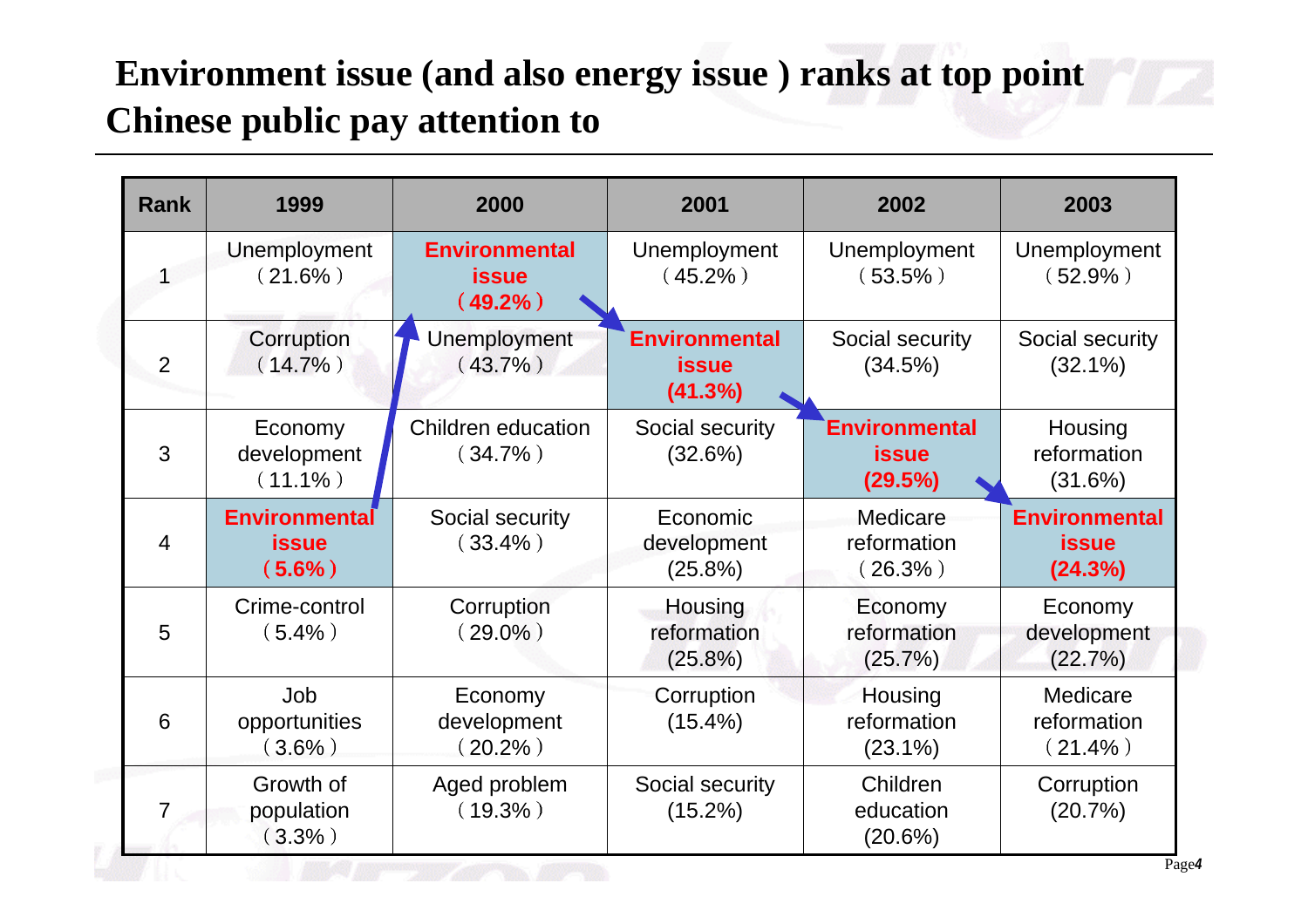## **About this survey**

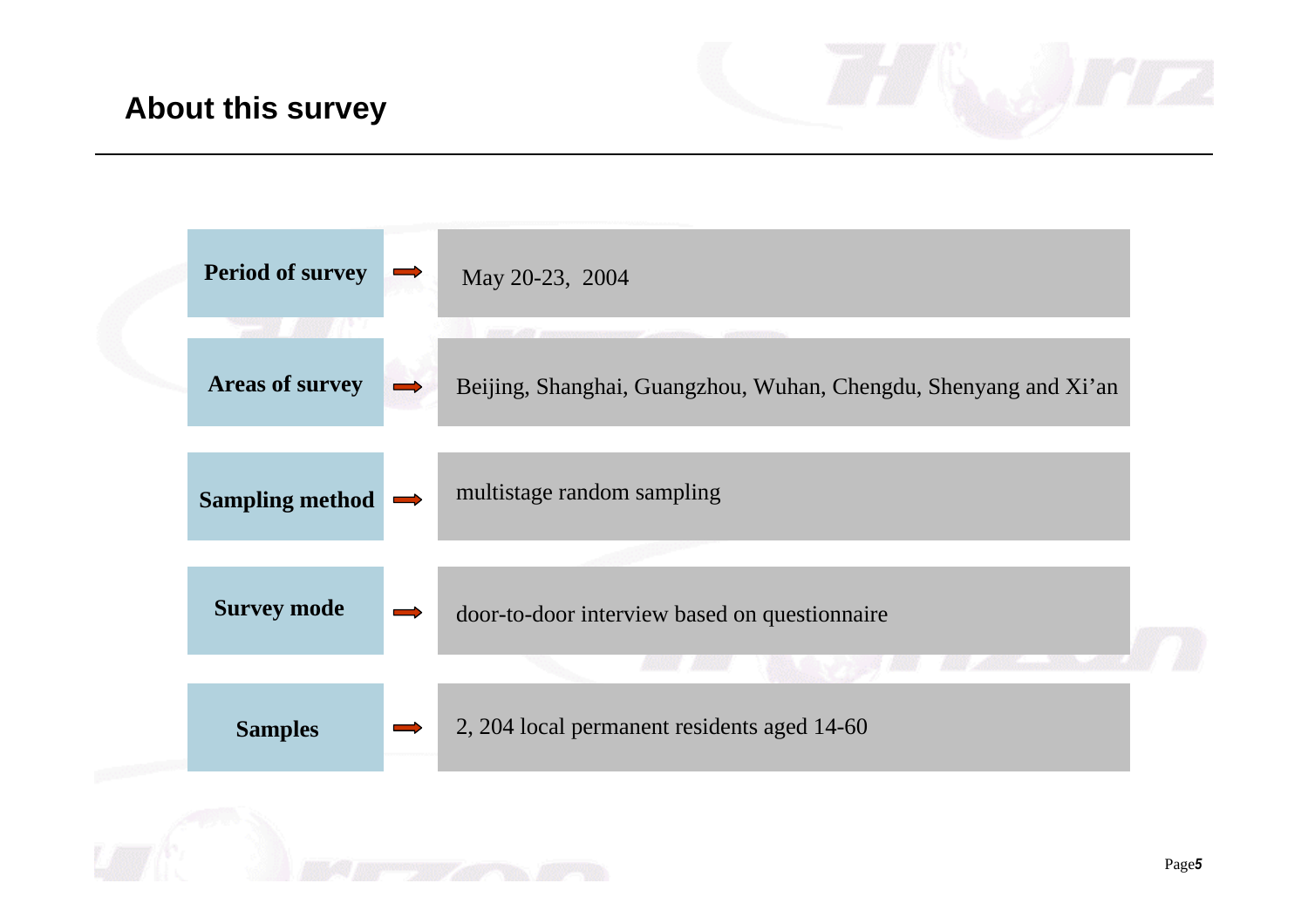### **Chinese Residents' Environmental Protection & Energy-Saving Habits**

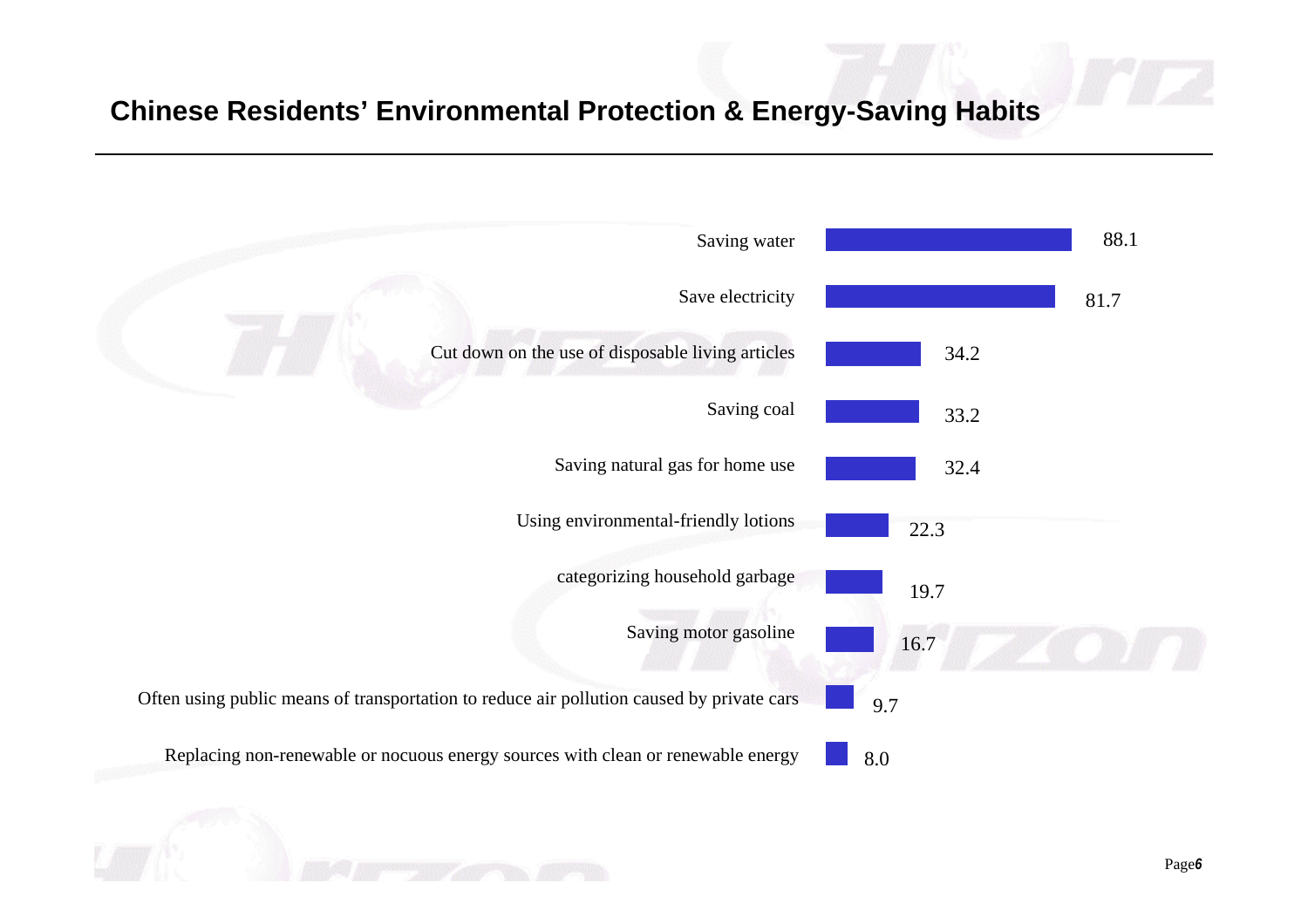# **Chinese residents do not pay as much attention to energy issues as they do to environmental protection.**

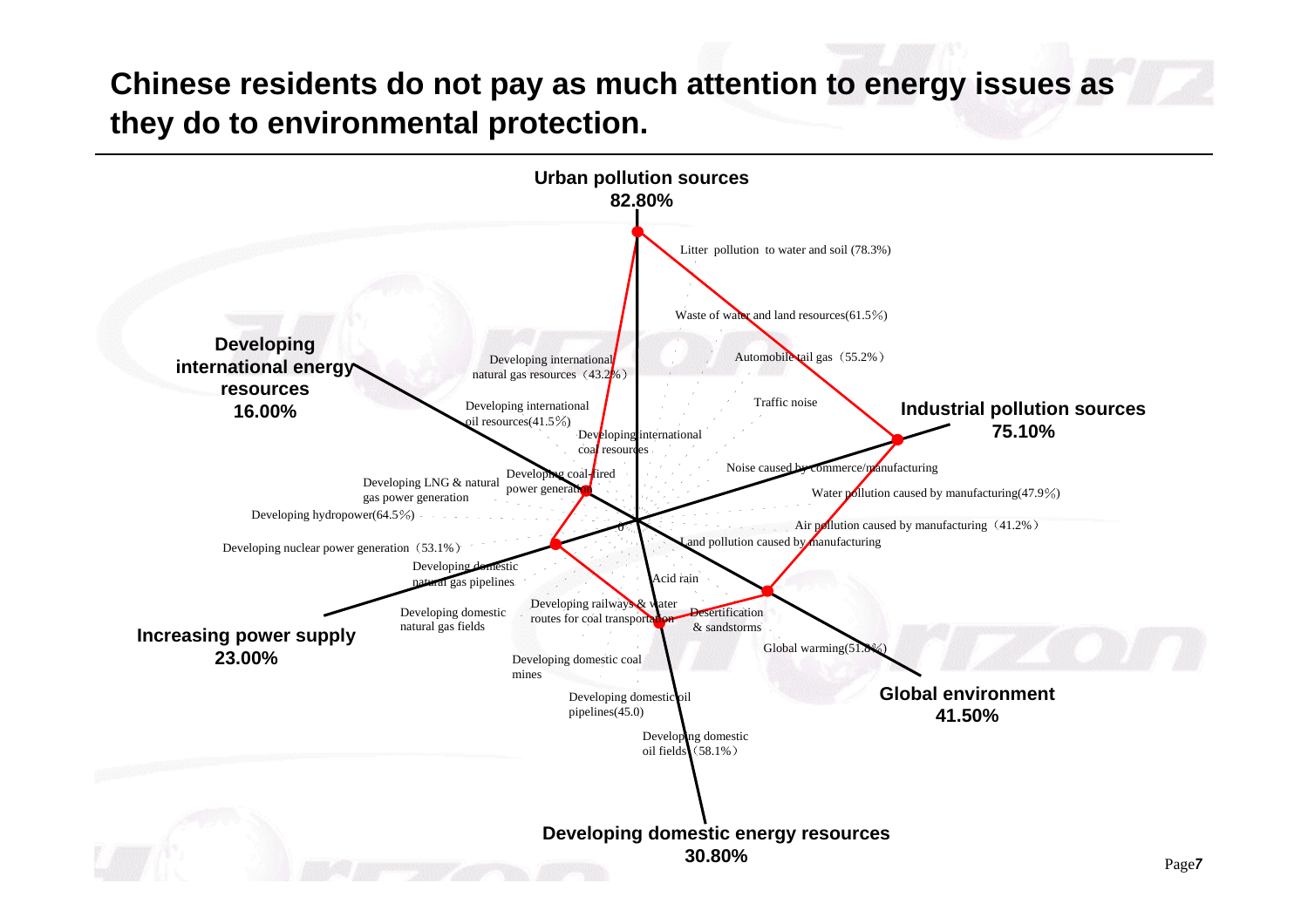Seventy percent of urban residents think China suffers from severe energy shortage. Highly-educated<br>voung men with high income have strong awareness of energy crisis while old women with low ome do not have strong awareness of energy cris young men with high income have strong awareness of energy crisis, while old women with low education and low income do not have strong awareness of energy crisis.

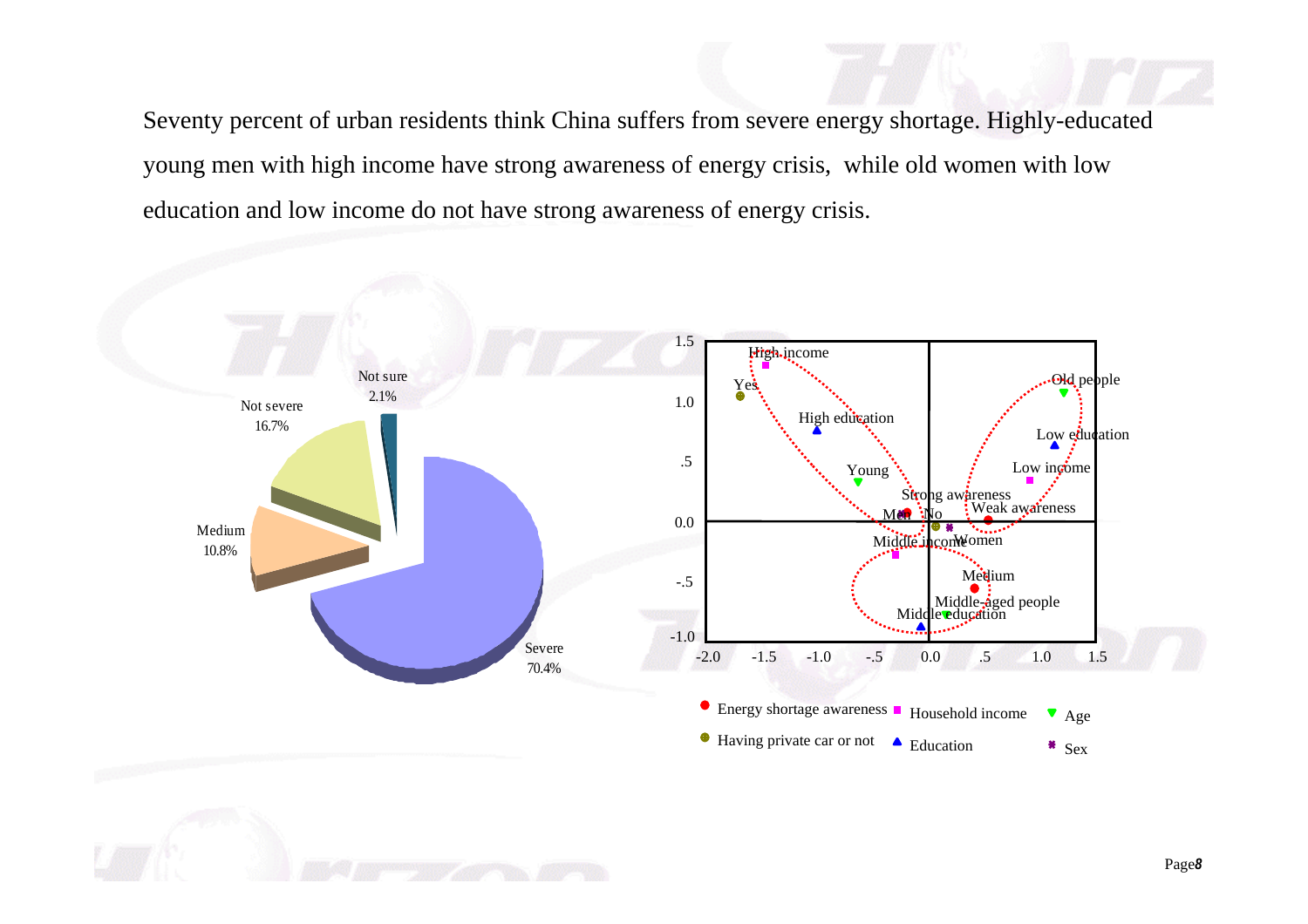### 1.5Middle-aged people with middle education lay store by the **High income High education** 1.0development of international  $\Box$ Old people energy resources; those with low Young people Low education income and low education look to .5Developing domestic energy resources increased power supply; highly-Low inceme Addressing industrial pollution Addressing urban pollution educated young people with high Women  $M_{\odot}$ 0.0Increasing power supply income attach great importance to Middle income the development of domestic Addressing global environmental issues energy resources. Those with -.5 Developing international energy resources middle income pay more attention Middle ed**u**cation<br>Lett<sup>r</sup>iddle-aged people  $\Box$ to environmental issues than to <sub>-1.0</sub> energy issues. -1.5 -1.0 -.5 0.0 .5 1.0 1.5 Important issue  $\Box$  Household income  $\Box$  Education  $\Box$  Age  $\angle$  Sex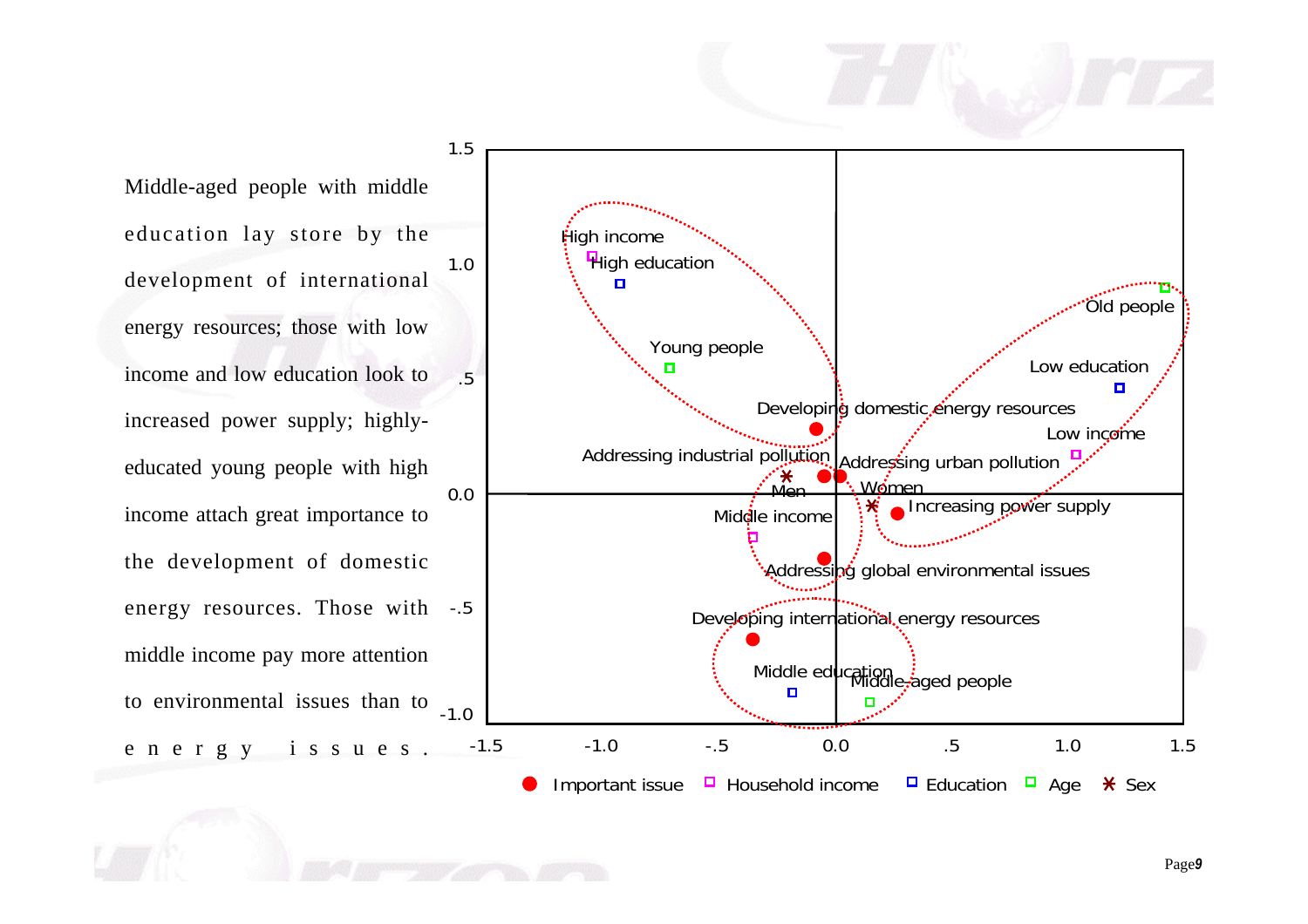# **Private car owners are more concerned with energy issues, while those without a car are more concerned environmental protection.**

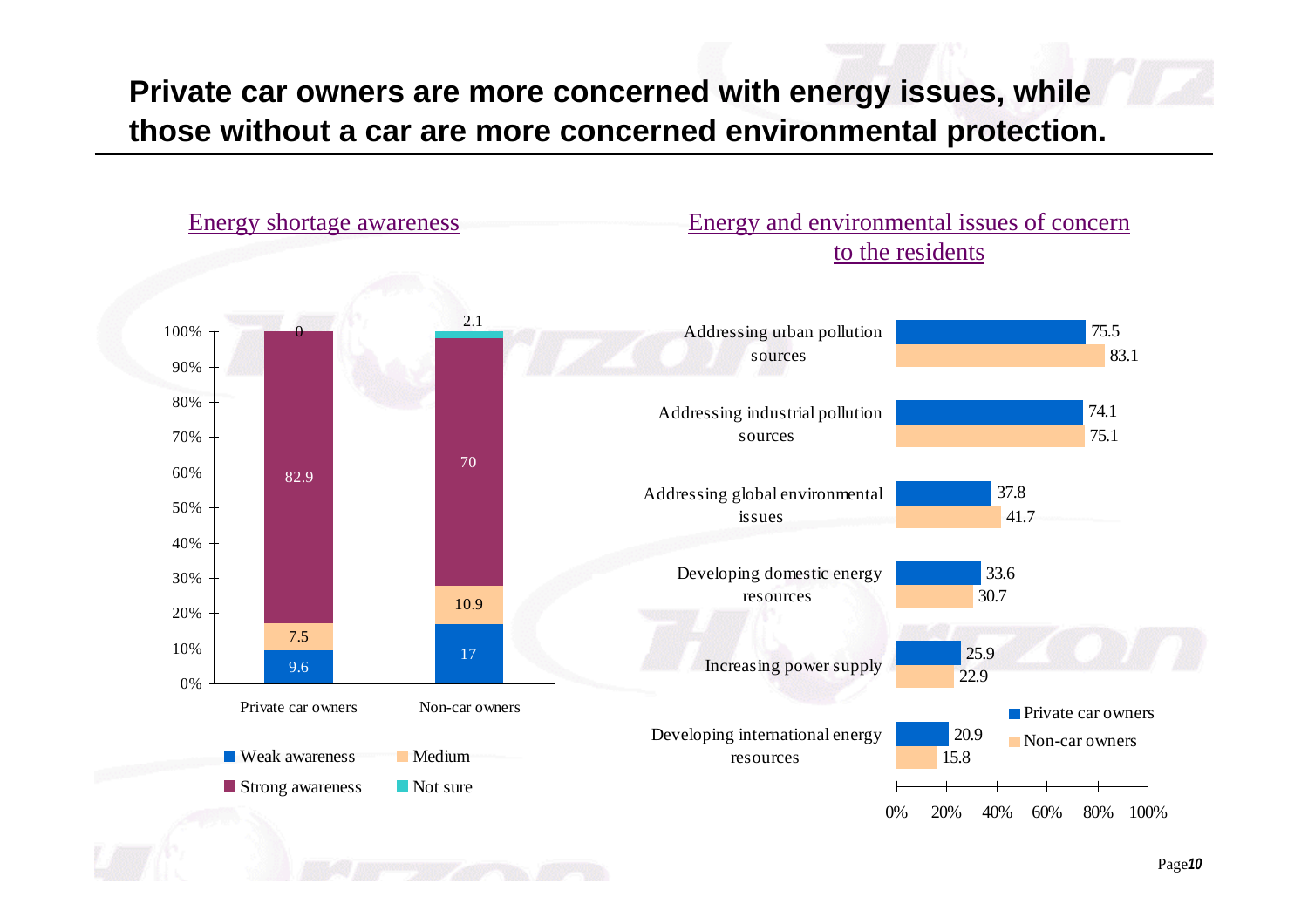Urban residents live near factories or plants pay much attentions to air pollution and noise caused by manufacturing but less attention to the waste of water and land resources

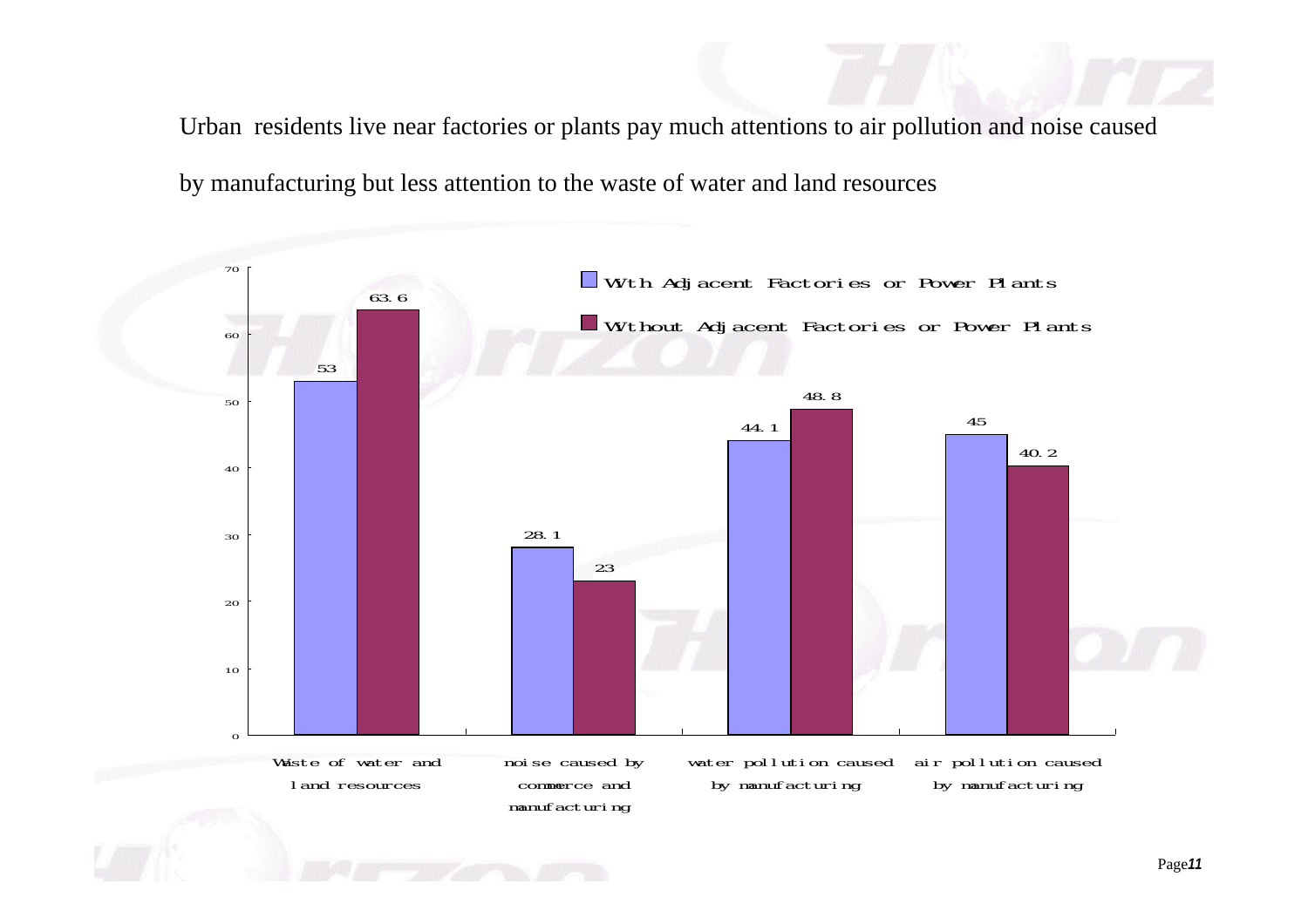as the party mainly responsible for energy development and equipment maintenance, especially energy development, multinationals are deemed to play an important role in the development of transportation pipelines for energy sources and shipping, private enterprises do not have high confidence in energy d e velopment or equipment <sup>m</sup> <sup>a</sup> i <sup>n</sup> t <sup>e</sup> <sup>n</sup> <sup>a</sup> <sup>n</sup> <sup>c</sup> <sup>e</sup> .



- A: Developing domestic coal resources
- B: Developing domestic oil fields
- C: Developing domestic natural gas fields
- D: Strategic reserves of crude oil and raw materials
- E: Building hydropower stations
- F: Building wind power stations G: Building nuclear power stations
- H: Transportation of domestic coal
- I: Building of domestic oil pipelines
- J: Building of domestic natural gas pipelines
- K: Shipping of coal from coal-exporting countries to China
- L: Building of oil pipelines from oil-exporting countries to China
- M: Building of gas pipelines from natural gas-exporting countries to China
- N: Gasification treatment of natural gas and shipping of natural gas from exporting countries to China
- O: Developing foreign oil fields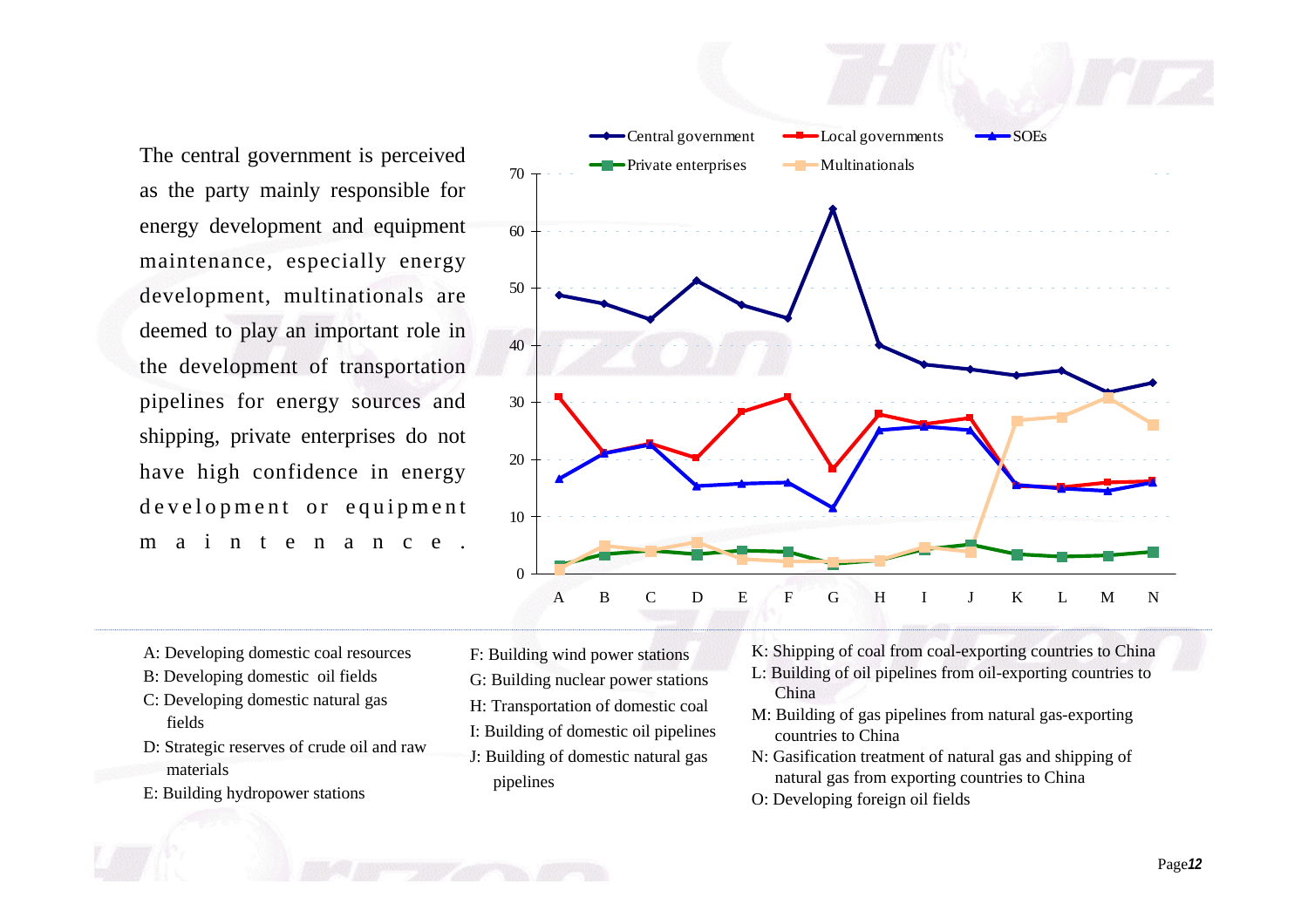### **Organizations & Countries Playing an Important Role for China on Energy Issues**

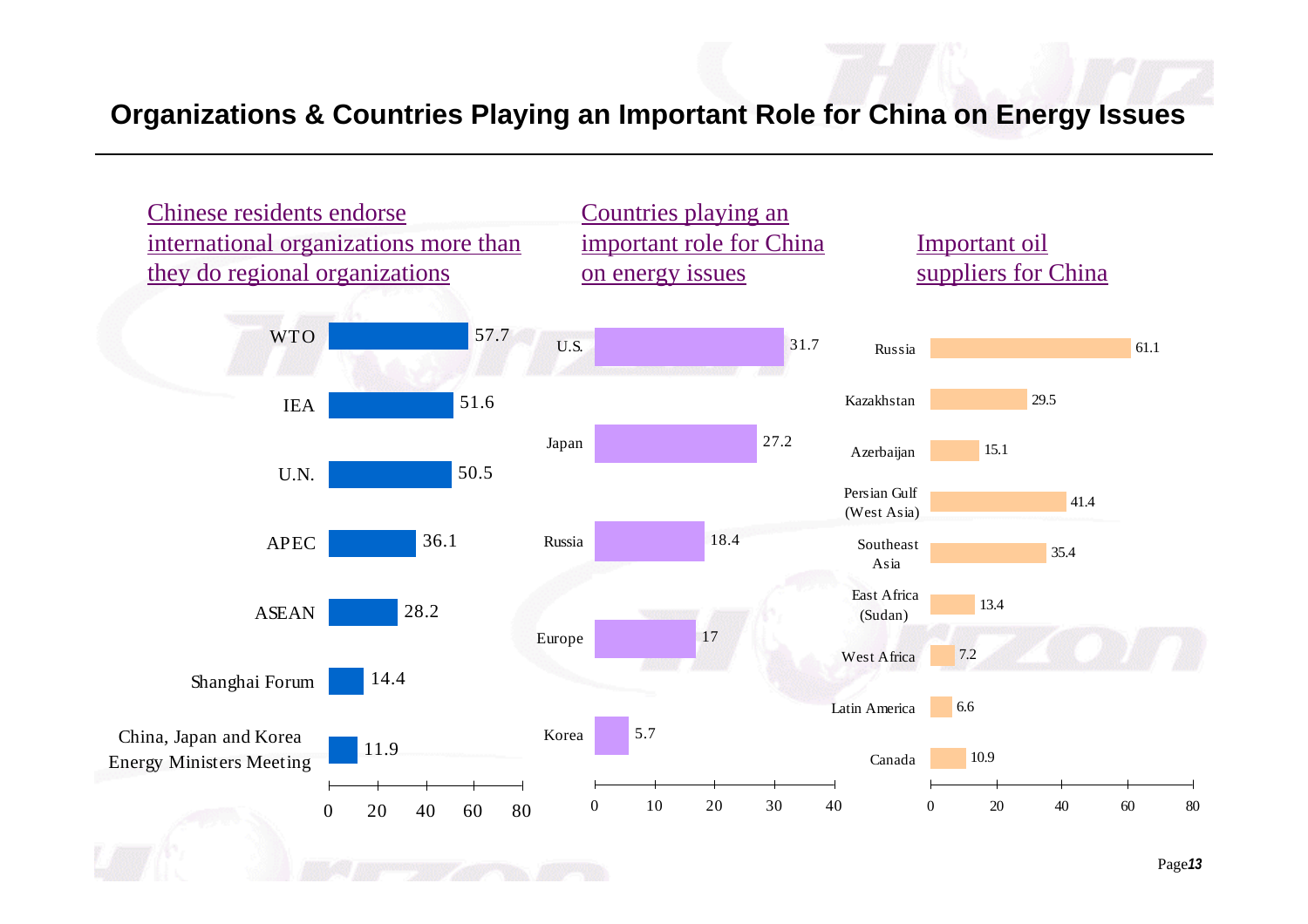The U.S. is deemed to play the most important role in providing assistance for China in the development of energy infrastructure, power generation technology and international negotiations; Japan is deemed to play the most important role for China in tail gas treatment, storing home-use energy sources and energy education; Russia is deemed to be the most important common oil/fuel reserve base for China.

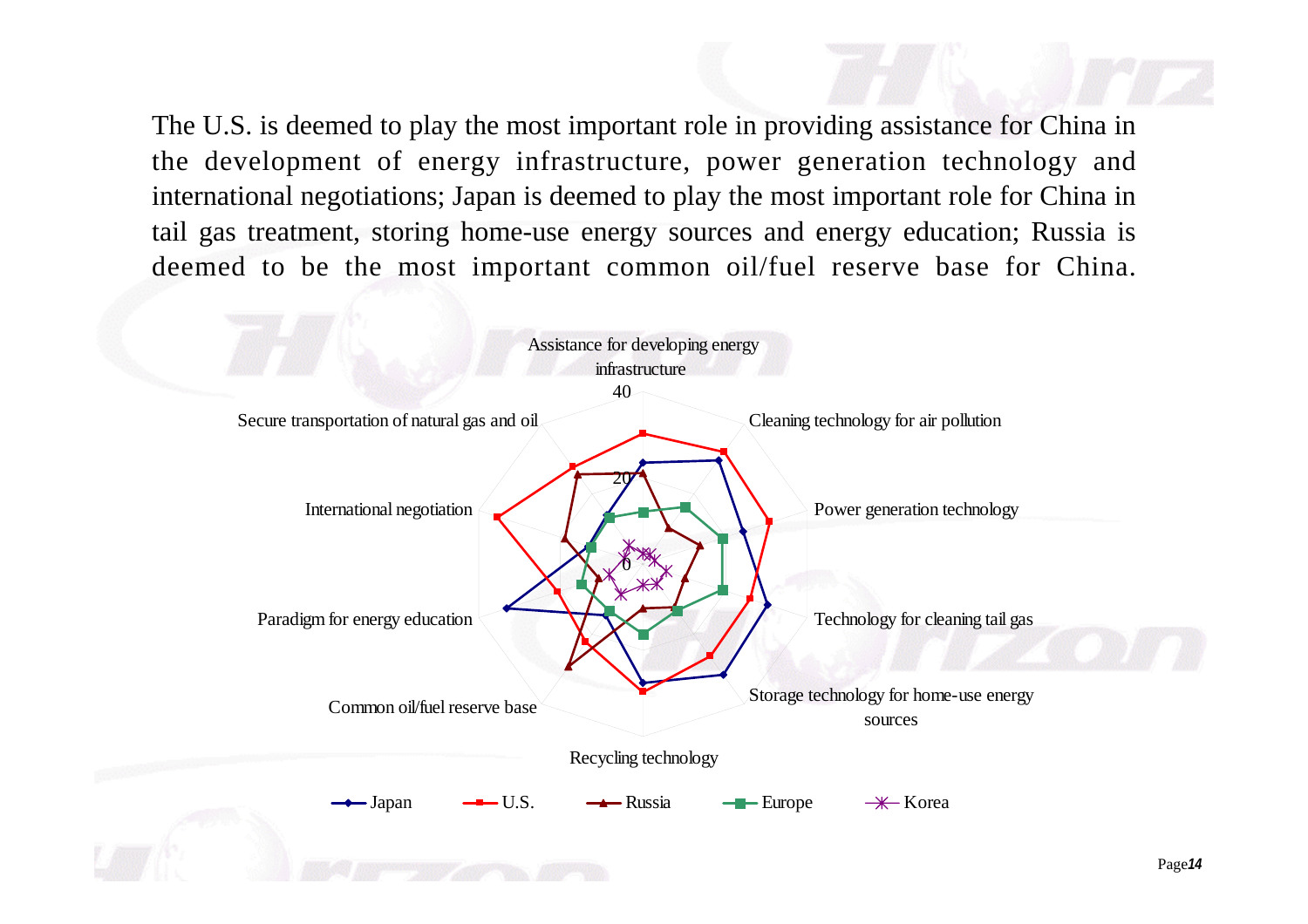# **China and Japan should strengthen cooperation in energy technology, esp. the treatment of industrial waste gas and automobile tail gas.**

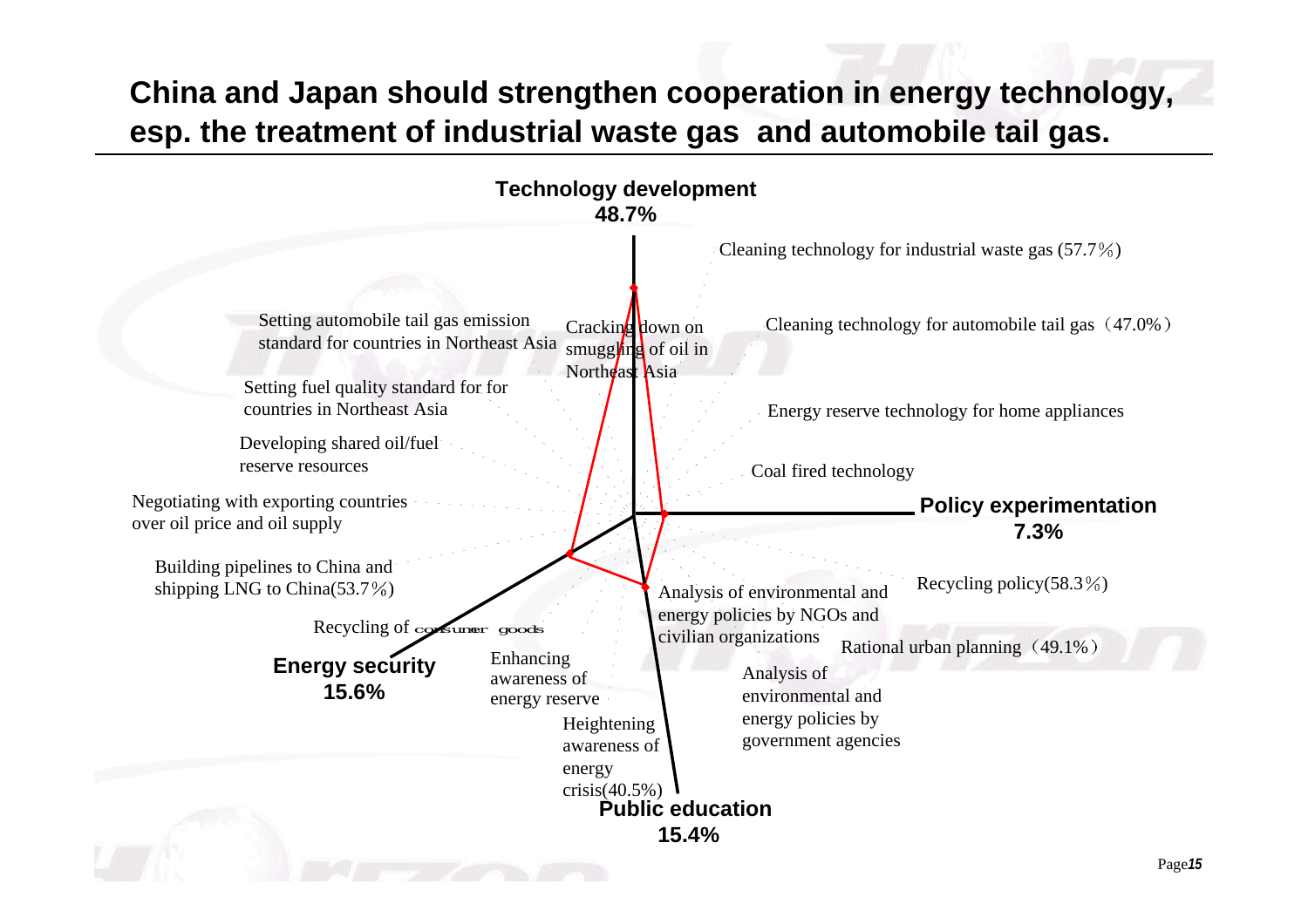**Chinese residents expect a public hearing mechanism with high participation will be established for energy pricing, especially energy sources for home use.**

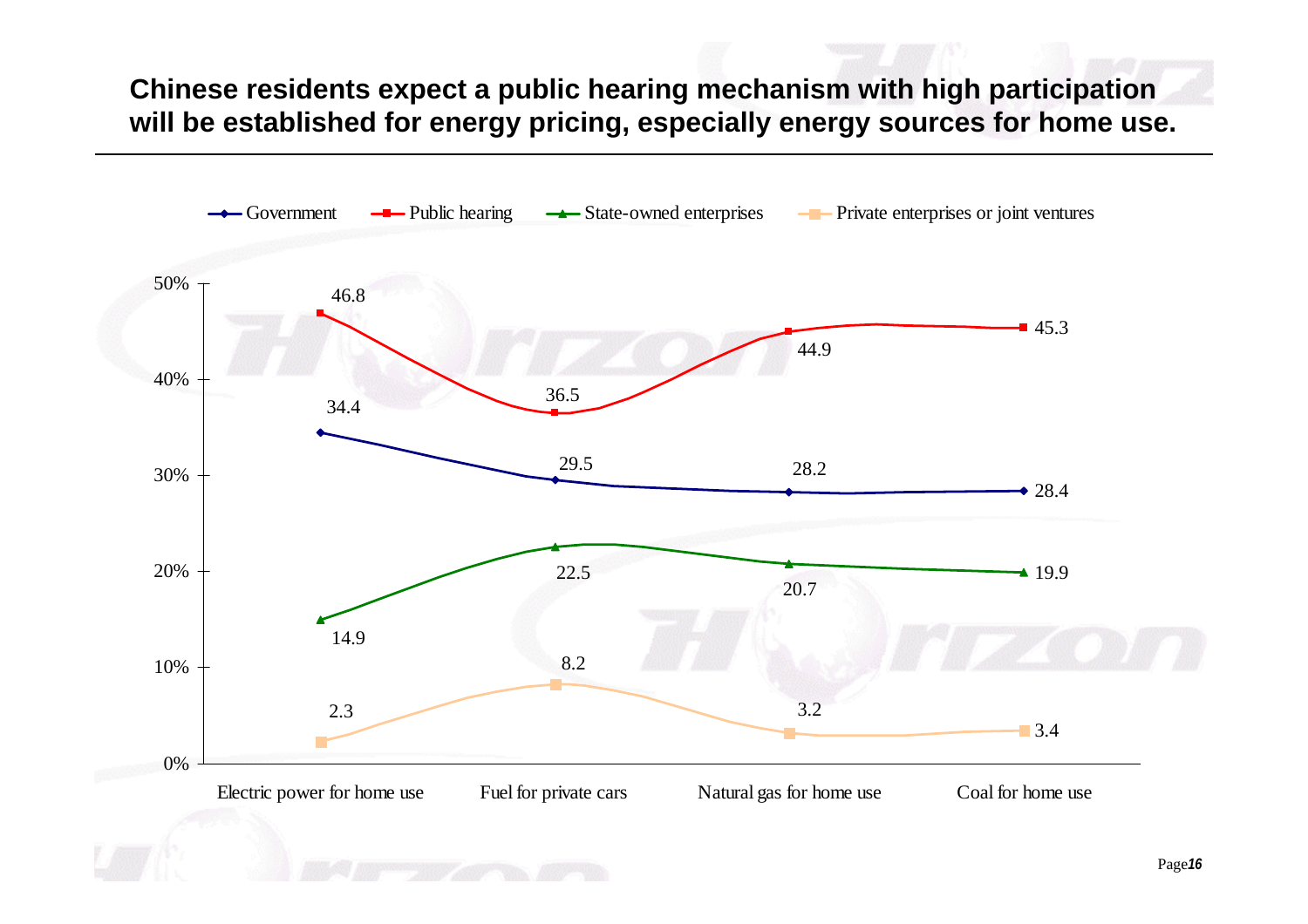**Letting government officials hear public opinion is the main reason for Advocating Energy Pricing through Public Hearings**

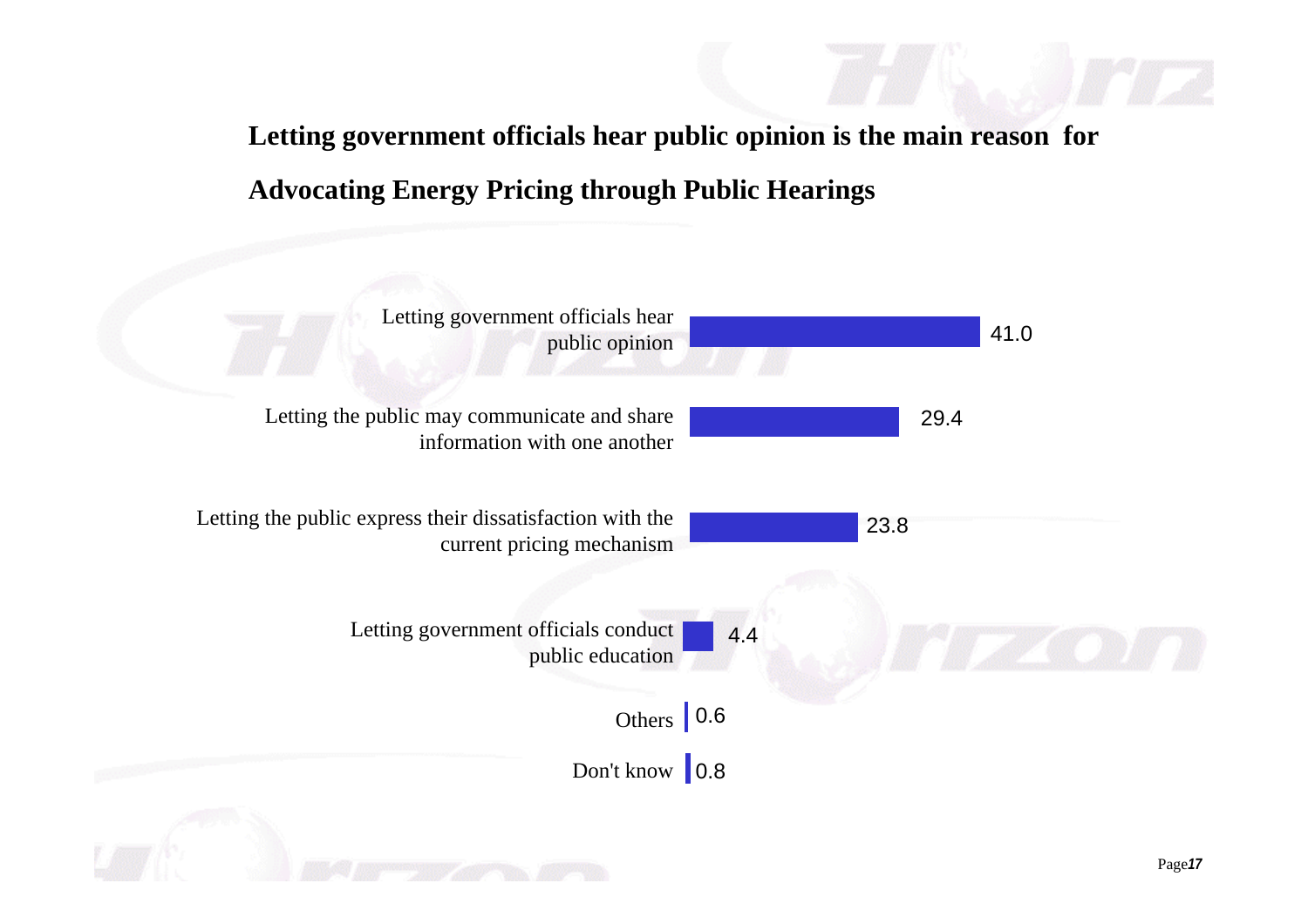# **Conclusions**

- Chinese urban residents' awareness of energy crisis is not as strong as their awareness of environmental protection. Those with strong awareness of energy crisis are mostly highly-educated young men with high income, while old women with low education and low income do not have strong awareness of energy crisis.
- Chinese urban residents perceive the central government as the party mainly responsible for energy development and equipment maintenance, especially energy development, while multinationals are deemed to play an important role in the development of transportation pipelines for energy sources and shipping. The privatization of the energy industry is still in the embryonic stage in China. It is necessary to boost the public confidence in private enterprises in the area of energy development and equipment maintenance.
- When it comes to addressing energy issues, Chinese residents endorse international organizations instead of regional ones. The U.S. is deemed to be of the greatest importance to China on energy issues, esp. in international negotiation and provision of assistance for energy infrastructure; Japan is deemed to play the most important role for China in tail gas treatment, storage technology for home-use energy sources and energy education; Russia is deemed to an important common energy reserve base for China.
	- At present, energy price is largely controlled by the government. The public hopes that energy management and price mechanism with higher participation by the public will be established.